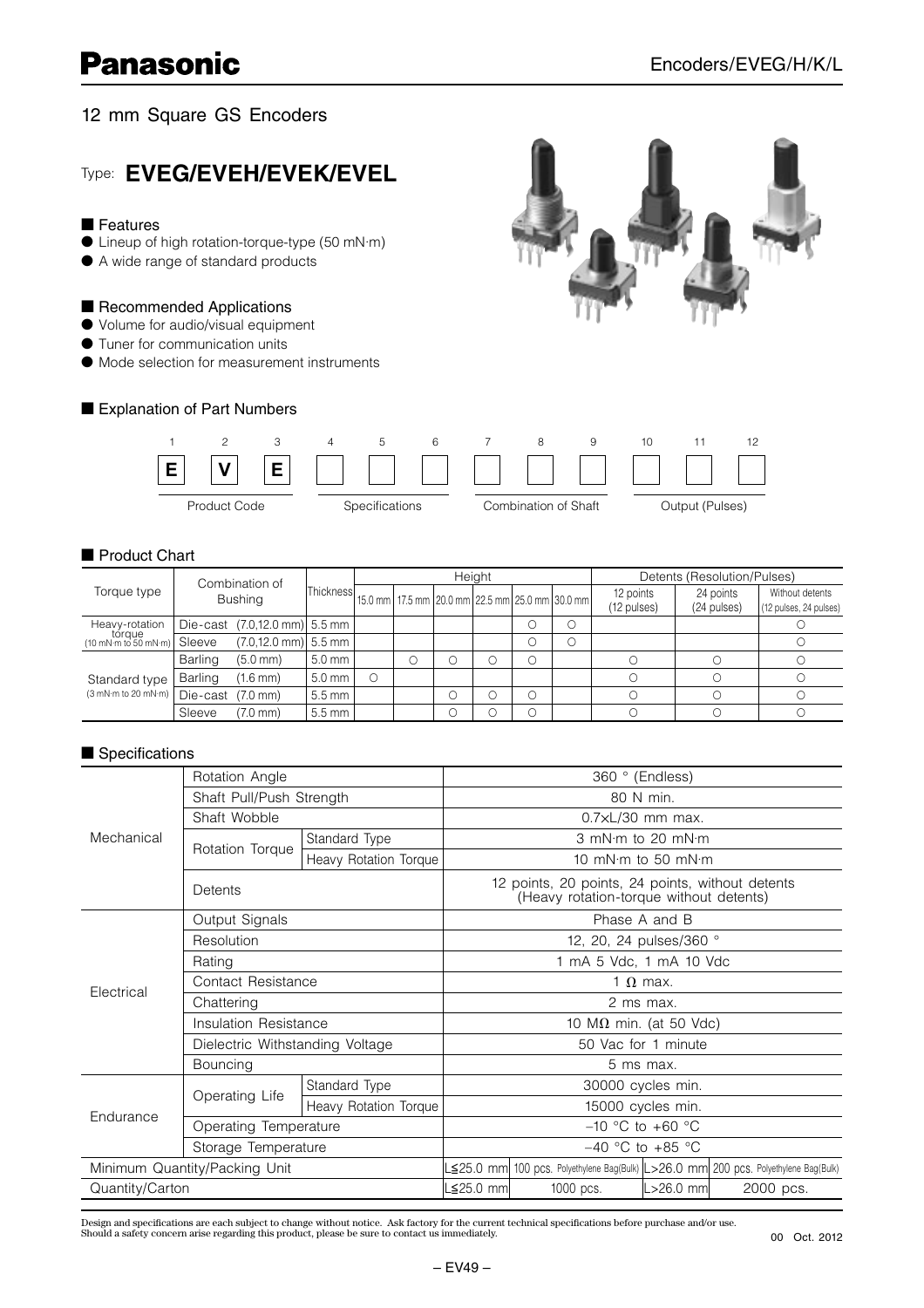# **Panasonic**

#### ■ Dimensions in mm (not to scale)

● High rotation-torque / Bushing Type with Sleeve ....................................................................... Without detents : EVEKE2



## With detents : EVEGA1

● Standard rotation-torque / Bushing Type with Barling ...............................................................Without detents : EVEGA2



#### With detents : EVEGC1 ● Standard rotation-torque / Bushing Type with Die-cast.............................................................Without detents : EVEGC2 No. 3



Design and specifications are each subject to change without notice. Ask factory for the current technical specifications before purchase and/or use.<br>Should a safety concern arise regarding this product, please be sure to